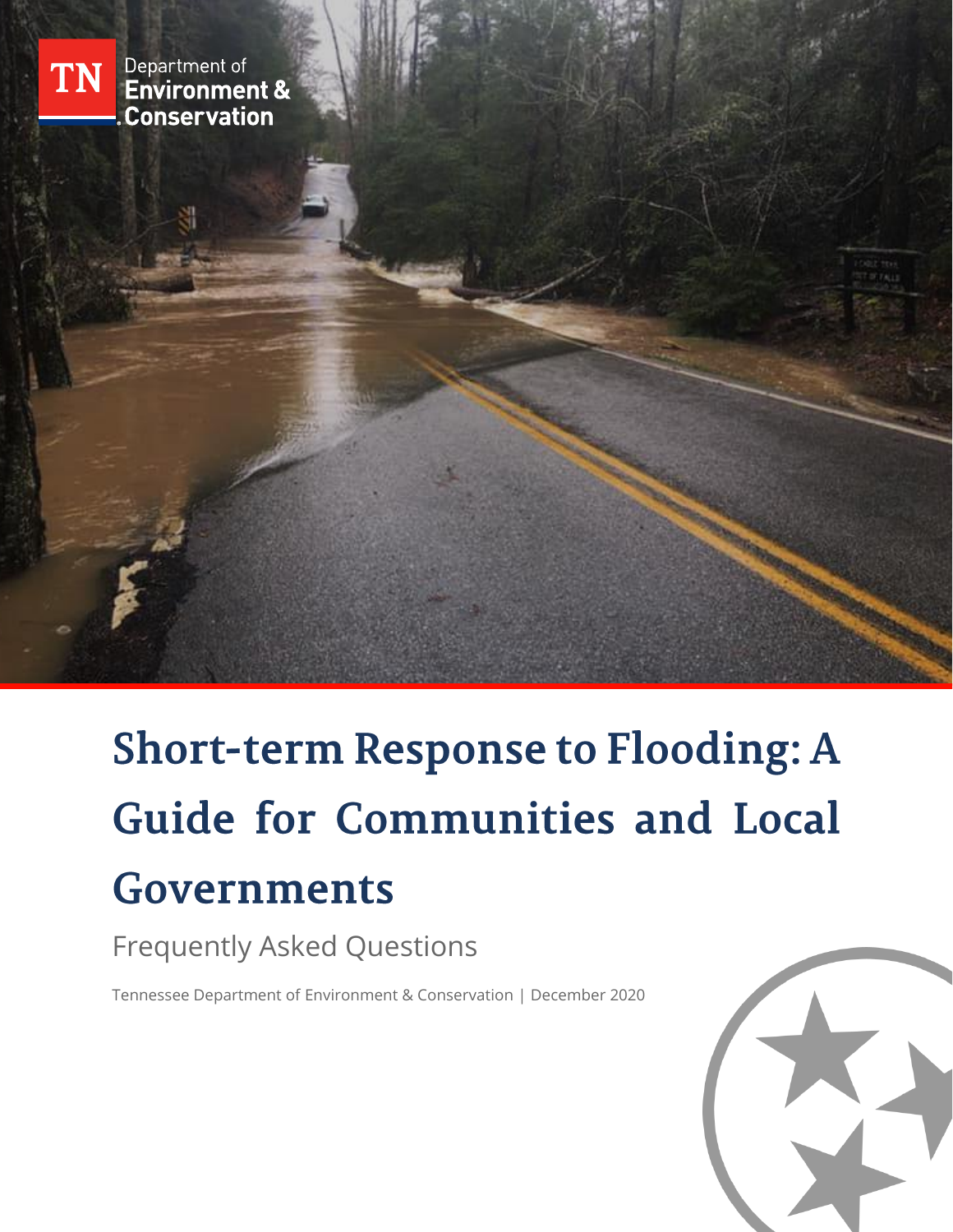# **Executive Summary**

The Tennessee Department of Environment and Conservation (TDEC) created a short-term guide for officials and community members to provide information in the hours, days, and weeks following a flood event. Please use this as a reference for basic answers to questions that may arise regarding TDEC's responsibilities immediately after a flood. **This guide is not intended to inform or influence planning activities, floodplain management, or major projects that require engineering studies and permits, nor is it intended to be a comprehensive guide to community response to flooding. Communities participating in the National Flood Insurance Program (NFIP) should always consult the community's local floodplain ordinance or resolution and the most recent National Flood Insurance Program Flood Damage Assessment Package to ensure that actions taken immediately after a flood are not in violation of NFIP conditions**. Contact numbers for emergency resources and technical assistance for various local, state, and federal agencies involved in community flooding response are listed at the end of the document.

**FOR EMERGENCY ASSISTANCE please contact your [local emergency management office](https://www.tn.gov/tema/prepare/regional-ema-contacts.html) or call the 24-hour number for the Tennessee Emergency Management Agency (TEMA) at: 1-800-262-3300.**

## *Background*

State law authorizes municipalities and counties to adopt stormwater ordinances (municipalities) or resolutions (counties). These ordinances and resolutions vary for different areas, so interested parties will need to research local regulations regarding stormwater management as it relates to flooding. The Tennessee Department of Environment and Conservation (TDEC), in most cases, does not regulate flooding. TDEC regulatory authority is specific to water quality. However, if a flood control or repair project involves stream alterations/relocations and/or could affect water quality, the project may require submittal of engineering analyses to the local floodplain administrator, documentation, and/or TDEC permits. **Communities participating in the NFIP should consult the local floodplain ordinance or resolution for additional considerations regarding flood control or repair projects.**

Under Tennessee law, TDEC regulates many of the construction activities in or near lakes, rivers, streams, and wetlands. Repair and restoration activities after a natural disaster may require TDEC approval and NFIP compliance. TDEC Environmental Field Offices and the State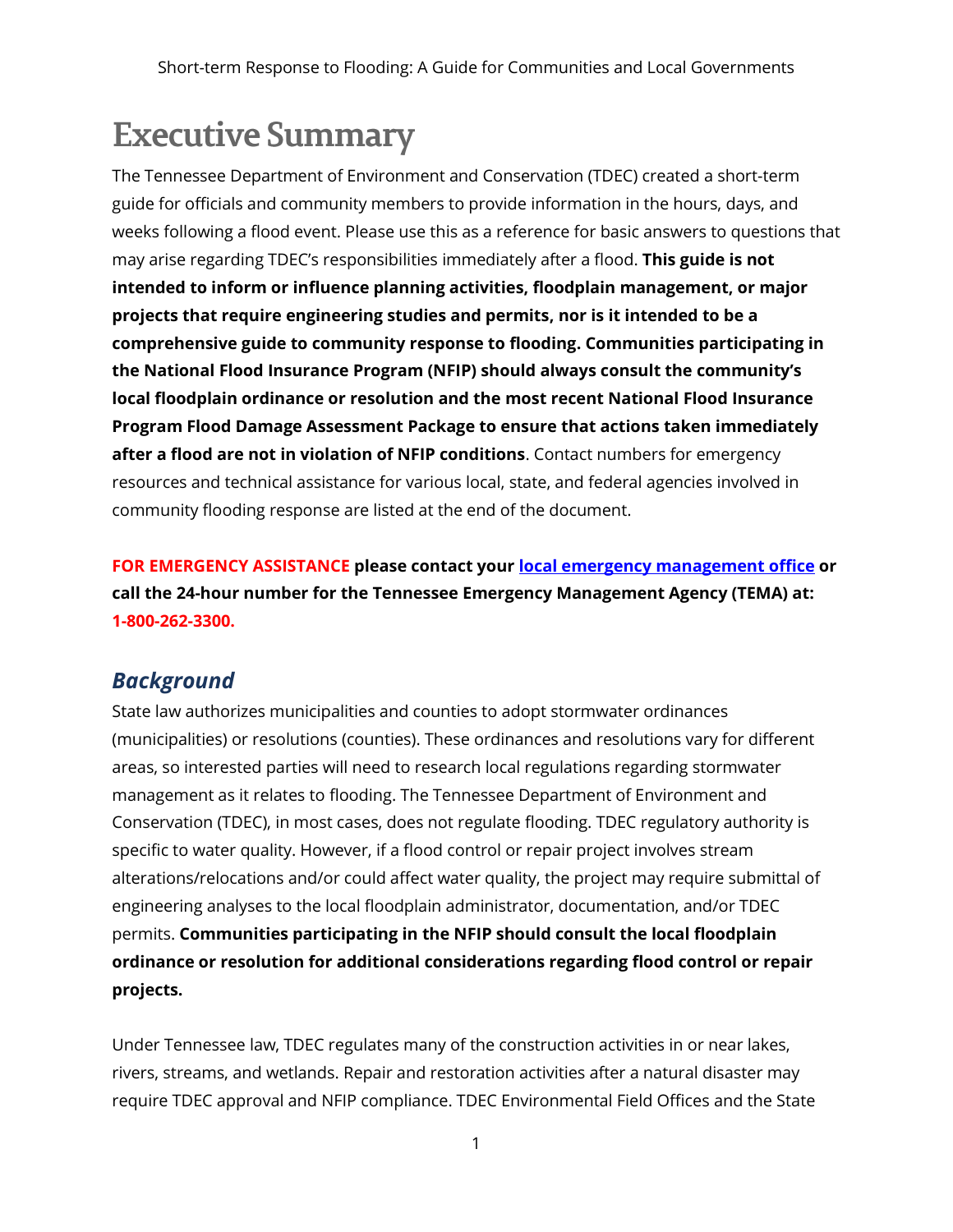NFIP Office may help in answering questions. Call **1-800-891-TDEC** to reach the appropriate Environmental Field Office or use thi[s link.](https://www.tn.gov/environment/contacts/about-field-offices.html)

# **Frequently Asked Questions**

# *1. Flooding has caused stream channel migration or bank instability. What can I do to improve the stream channel?*

The General Aquatic Resource Alteration Permit (ARAP) is a streamlined, expedited authorization for projects that propose minor impacts to water resources. General Permits related to bank stabilization, structure maintenance, and utility lines are often used to cover activities related to flood response. **Emergency expedited ARAP General and Individual permits and authorizations are available through Division of Water Resources.** An emergency is defined as a situation that poses an immediate threat to public health, safety, or the environment. If you feel such a situation exists, immediately contact the local **TDEC** [Environmental Field Office](https://www.tn.gov/content/dam/tn/environment/documents/EFO_Map_Oct2019.pdf) to discuss addressing the situation.

The procedures to obtain ARAP coverage, included activities, and conditions of the General Permits can be reviewed at this [link.](https://www.tn.gov/content/dam/tn/environment/water/natural-resources-unit/water_permit_arap-gp_emergency-infrastructure-repair-2020-2025.pdf) The application fee for a private landowner is \$50 and these General Permits are typically issued within 30 days of receipt of a complete application. An annual maintenance fee will be required if the coverage extends beyond one year. The permittee must terminate permit coverage upon completion of the project in order to end or prevent the annual maintenance fee. Activities covered under ARAP General Permits may include:

- o Replacing pipes and culverts;
- o Certain streambank stabilization activities:
	- Hard armoring of less than 300 linear feet of one bank;
	- Hard armoring of less than 200 feet of both banks; or
	- Soil bioengineering of less than 1,000 feet;
- o Some in-stream structures in conjunction with stabilization activities; and
- o Emergency repair of imminent threats to public infrastructure.

Projects exceeding these thresholds or requiring use of heavy equipment in-stream may require an individual ARAP. Although the application fee for a private landowner is still \$50, these permits are for targeted activities and are specific to the site and work proposed. Activities requiring an individual permit are evaluated on a case-by-case basis to ensure they will be effective and will not inadvertently cause additional problems to landowners or the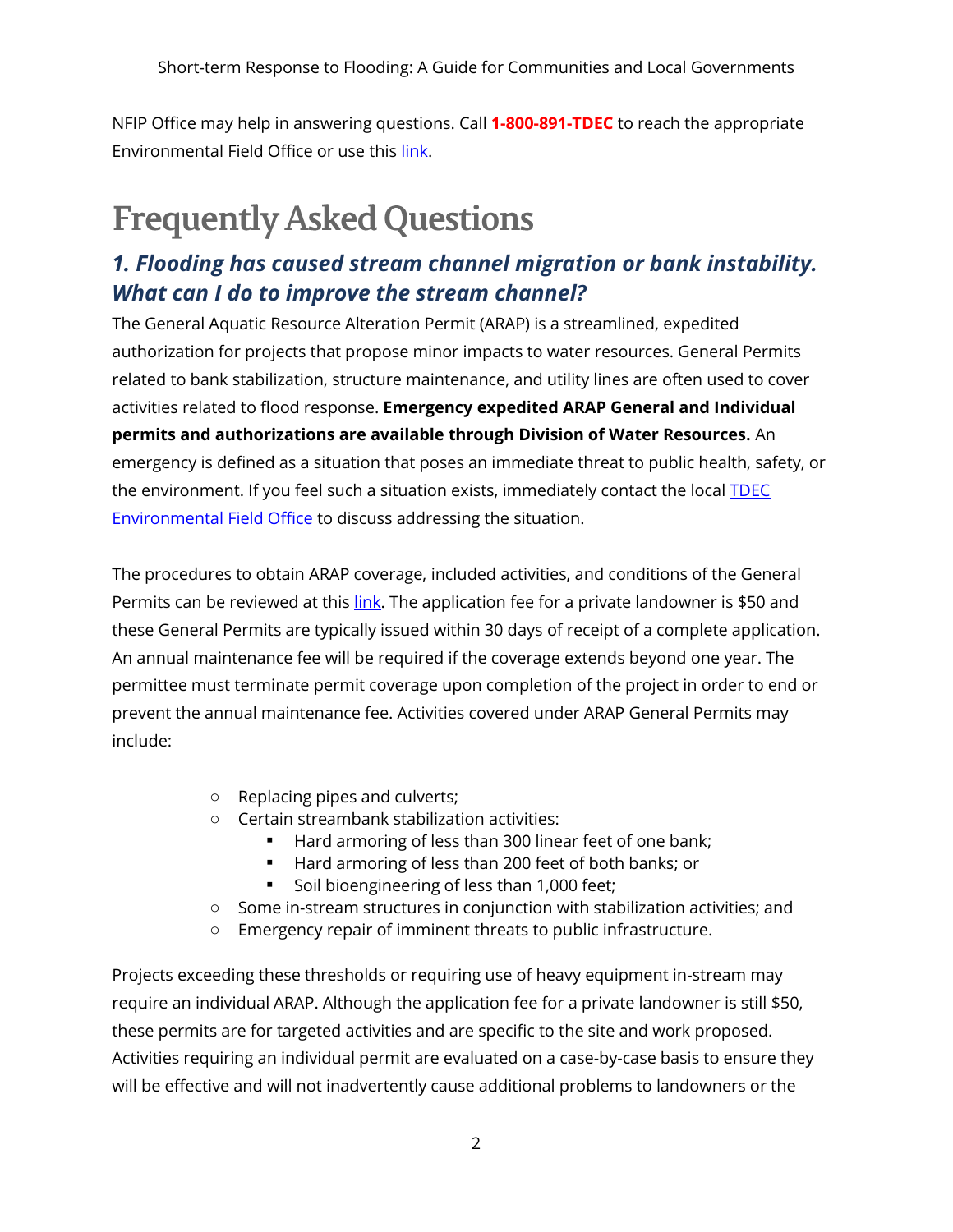environment. Such projects require public notice and coordination with other state and federal agencies and may require mitigation for stream impacts. Detailed information regarding the ARAP program can be found at this [link.](https://www.tn.gov/environment/permit-permits/water-permits1/aquatic-resource-alteration-permit--arap-.html)

**Communities participating in the NFIP should consult the local floodplain administrator and State NFIP Office for additional engineering analysis requirements when doing any encroachment along a stream to ensure compliance of flood control or repair projects.**

# *2. There is damage to culverts or debris obstructing stream flow. Can I clean it up?*

- Residents can always remove trash or woody debris by hand, chain saw, or winch from a channel.
- Residents can always clean out culverts and pipes clogged by debris for a cumulative maximum distance of 100 linear feet immediately above and below the structure, or placement of riprap within 25 feet upstream and 25 feet downstream of existing structures.
- Residents can conduct bank stabilization activities where the length of the stream or reservoir bank to be treated does not exceed a total length of 50 feet on one or both banks (limited to one site per 1000 linear feet of stream or reservoir bank), or 150 feet of a Tennessee Valley Authority (TVA) managed reservoir shoreline.

Notification to TDEC is not required for these activities provided the work is performed in accordance with the General Conditions of the [Maintenance](https://www.tn.gov/content/dam/tn/environment/water/natural-resources-unit/water_permit_arap-gp_maintenance-2020-2025.pdf) or Bank Armoring and [Vegetative Stabilization](https://www.tn.gov/content/dam/tn/environment/water/natural-resources-unit/water_permit_arap-gp_bank-armoring-vegetative-stablization-2020-2025.pdf) General Permits. For activities involving use of heavy equipment within the stream channel, please see Question 1.

Any bank stabilization project will need to have a floodplain development permit and engineering analysis to analyze the base flood elevation, floodway width, and base flood discharge. Please consult with the local community floodplain administrator and State NFIP Office for engineering analysis standards.

# *3. I am a local government official or facility operator. I am concerned that there is damage to drinking water and/or wastewater facilities.*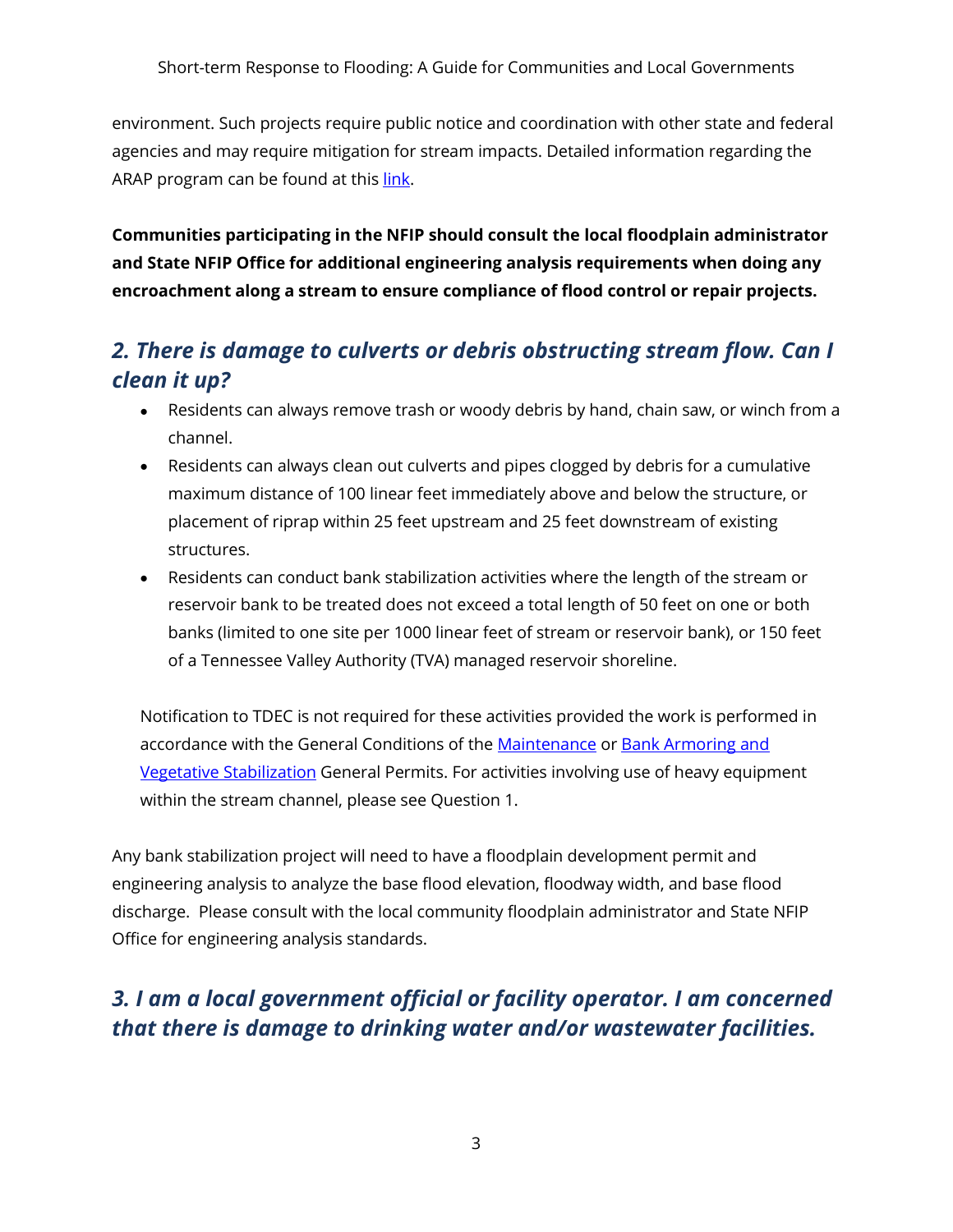Drinking water and wastewater facilities should communicate any damages during emergencies to the local emergency management agency contact and consult with the local [TDEC Environmental Field Office](https://www.tn.gov/environment/contacts/about-field-offices.html) for guidance. See above contact information.

## *4. Our roadways have been impacted by flooding. Whose responsibility are the roadways?*

Roads are owned and maintained by the State of Tennessee, counties, cities, or private citizens depending on their designations. The state, county, or city may have a list of roads that they each maintain. Additionally, the Tennessee Department of Transportation (TDOT) provides [Emergency Services Maps](https://www.tn.gov/tdot/driver-how-do-i/look-at-or-order-state-maps/maps/emergency-management-maps1.html) that indicate road ownership and locations of fire stations, hospitals, and police departments. A map of Tennessee with TDOT-maintained roads may be found [here.](https://www.tn.gov/content/dam/tn/tdot/maps/state-maps/2020_Transportation_Map.pdf)

## *5. There is damage to structures and buildings? What should we do?*

Be sure to carefully document assessment of damage immediately following a flooding event. If there is damage done to a home or building in a floodplain, the floodplain administrator will need to do a damage assessment. Documentation can occur in the form of photos, videos, written accounts, and by marking maps with relevant information following the flood. High water marks should be collected and documented. Also, be sure to document recovery efforts including volunteer time after the disaster. Not only will thorough documentation help with recovery, but this documentation can be used to help prepare for future flooding events by indicating what infrastructure was damaged and what might be susceptible in subsequent events. In the event of a declared disaster, this documentation will be required if seeking Federal Emergency Management Agency (FEMA) Public Assistance grants.

**Residents living in an NFIP participating community should consult with the local floodplain administrator prior to reconstruction activities to make sure the development is compliant with floodplain regulations and submit a detailed cost estimate prior to the issuance of a building permit or reconstruction.**

## *6. I'm returning home after a flooding event. Can I use tap water?*

Public water system users should consider turning on and running faucets for at least five minutes before using water for drinking or food preparation. Check with the local health department, local water utility, or TDEC's relevant [Environmental Field Office](https://www.tn.gov/environment/contacts/about-field-offices.html) to see if a boil order is issued, and be sure to follow directions from local authorities*.*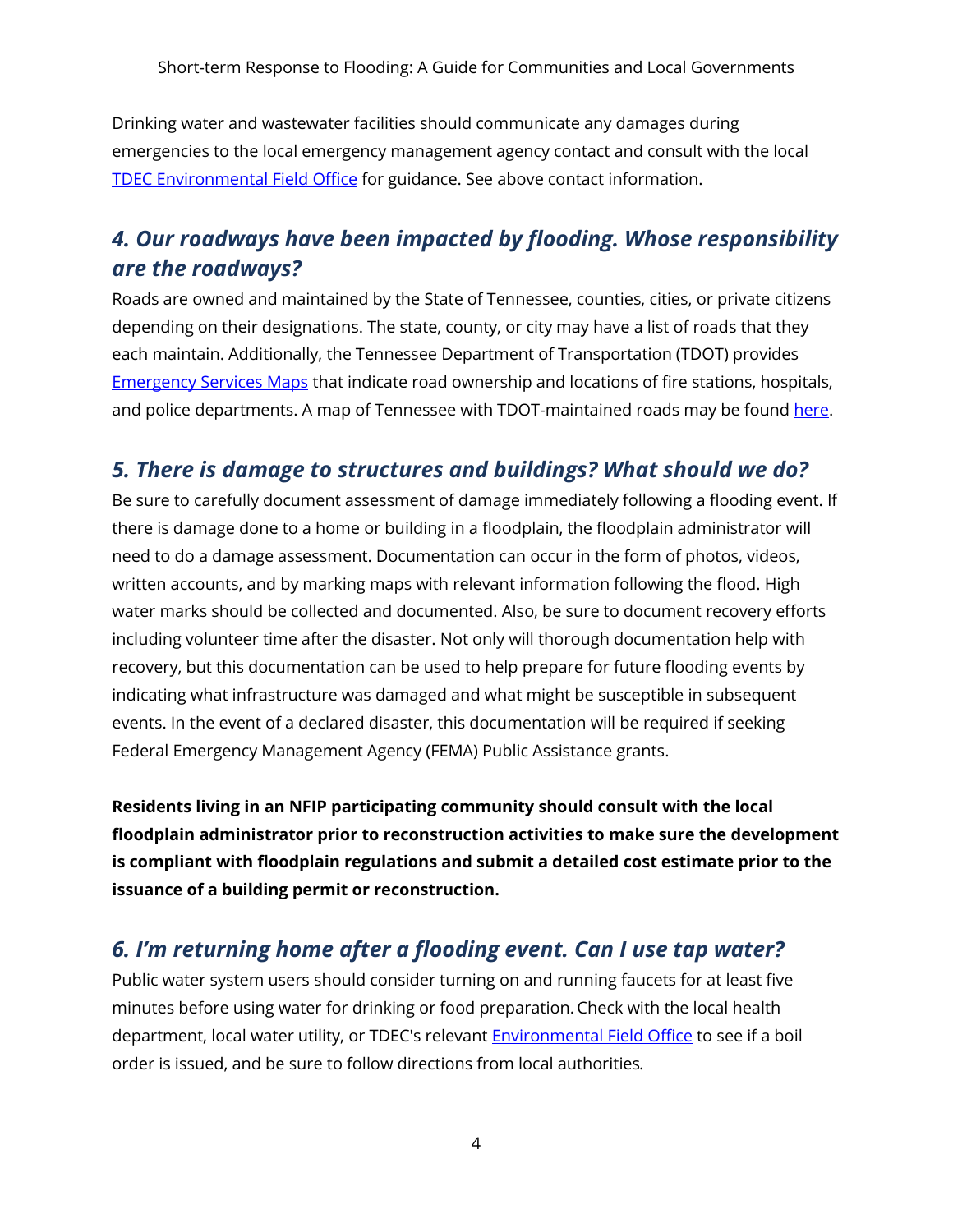# *7. My well may have been impacted by a flooding event? Can I use my well water?*

Private well owners whose wells have been flooded should assume that wells are contaminated. Do not drink or bathe in water from a private well that has been or is currently flooded. Plan to sample and test well water for contaminants after floodwaters have receded. If the water is cloudy, odorous, or discolored, do not drink the water. Disinfection procedures for wells can be found at this [link](https://www.tn.gov/environment/program-areas/wr-water-resources/water-quality/well-water.html) and within the [Tennessee Healthy Well Manual.](https://www.tn.gov/content/dam/tn/environment/water/drinking-water-unit/TnHealthyWell.pdf)

# *8. My septic field may have been impacted by a flooding event. What should I do?*

Signs that a system may have a problem are slow, gurgling, or overflowing drains or toilets. Raw sewage may also back up into the shower and bath drains. Avoid contact with any septic system components until they are dry and clean. Do not pump the septic tank during an active flood as this may cause the tank to float out of the ground. Instead, reduce all nonessential water use and plug all drains in the lowest level of the home, if that is an option. Pump the septic system immediately after the flood waters have receded. Have the system professionally inspected.

# *9. As a resident where can I take flood impacted debris and waste that is not accepted with my normal curbside pickup?*

Please check first with the county Public Works or Emergency Management Agency. In many cases, the local Solid Waste officials will have designated emergency debris drop off and staging areas. If these are not available, mixed municipal solid waste must go to a transfer station or a Class I landfill. General construction and demolition debris also go to these facilities or a Class III or IV landfill. In some cases, local convenience center drop-off locations will also accept this waste. There may or may not be a fee involved. A map of these can be found at this [link.](https://www.tn.gov/environment/program-areas/solid-waste/maps.html)

# *10. As a county or municipal official, how do I designate an emergency debris drop off location?*

After a flood event, contact the local **TDEC Environmental Field Office** and make the request. State Division of Solid Waste Management officials in these regions will assist in facilitating these approvals. In addition, if burning debris is a consideration, contact the Division of Air Pollution Control for guidance. You may also consult the Emergency Debris [Disposal \(Staging](https://www.tn.gov/content/dam/tn/environment/solid-waste/documents/solid-waste/sw-solid-waste-policy-manual_2020_Updates.pdf)  Area [Approval and Waste Disposal\) Policy](https://www.tn.gov/content/dam/tn/environment/solid-waste/documents/solid-waste/sw-solid-waste-policy-manual_2020_Updates.pdf) (PN117).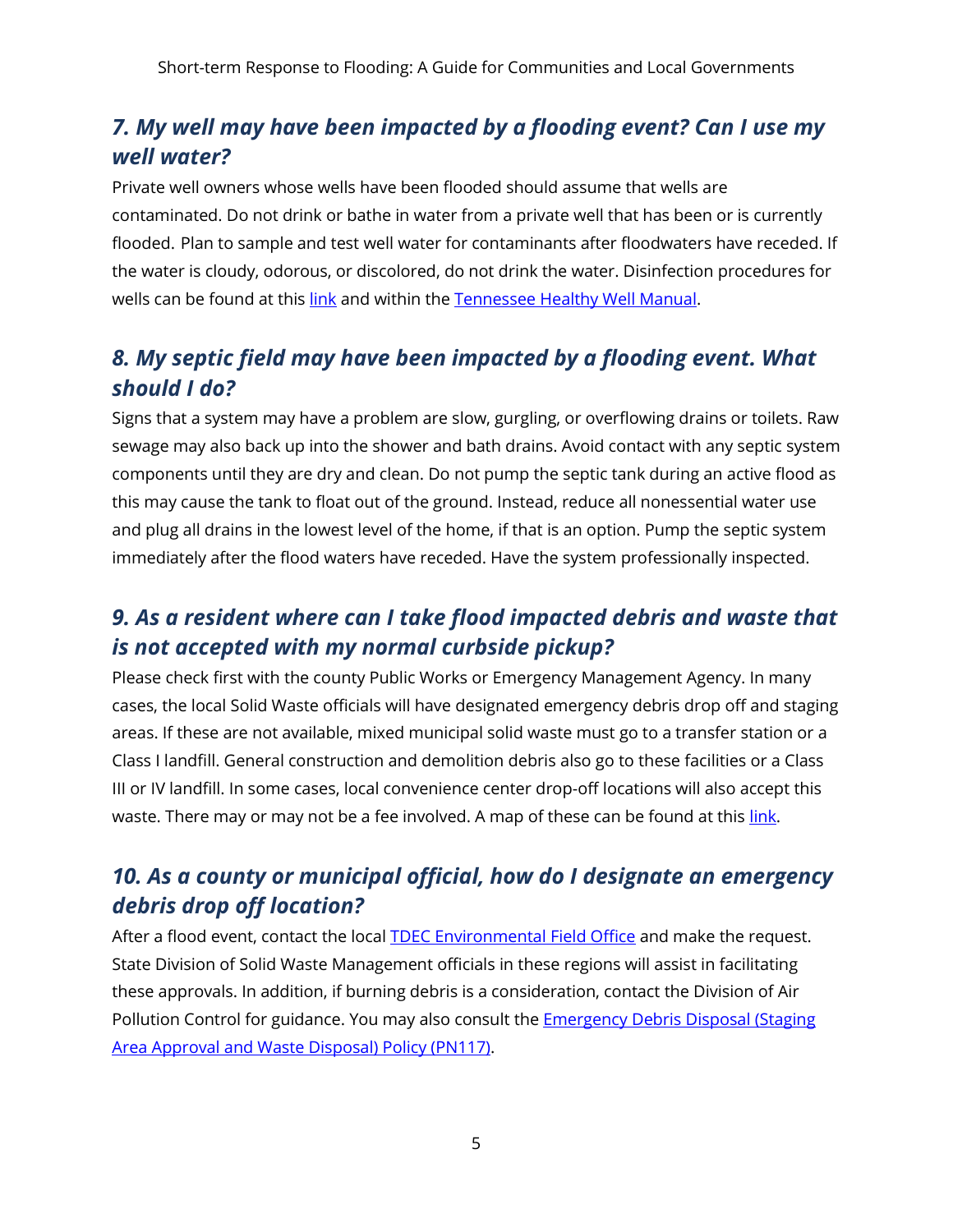# *11. Are there any other resources for proactive debris management?*

The State of Tennessee has developed a [Debris Removal Planning Tool](https://www.tn.gov/environment/program-areas/solid-waste/2015-2025-solid-waste-management-plan/disaster-debris-management.html) and the U.S. [Environmental Protection Agency \(EPA\) has guidance about planning for natural disaster debris.](https://www.epa.gov/homeland-security-waste/guidance-about-planning-natural-disaster-debris#:~:text=The%202019%20%E2%80%9CPlanning%20for%20Natural,plans%2C%20which%20EPA%20strongly%20encourages.)

# *12. What other resources are available for flood related concerns?*

Disaster Recovery

- Tennessee Department of Agriculture Emergency Flood Response: <https://www.tn.gov/agriculture/farms/emergency-flood-response.html>
- Tennessee Post Disaster Guide: [https://silverjackets.nfrmp.us/portals/0/doc/Tennessee/Final\\_-](https://silverjackets.nfrmp.us/portals/0/doc/Tennessee/Final_-_TN_Post_Disaster_Guide.pdf) [\\_TN\\_Post\\_Disaster\\_Guide.pdf](https://silverjackets.nfrmp.us/portals/0/doc/Tennessee/Final_-_TN_Post_Disaster_Guide.pdf)

#### Funding and Assistance

- TEMA Mitigation Grant Programs: [https://www.tn.gov/tema/emergency](https://www.tn.gov/tema/emergency-community/mitigation/mitigation-grant-programs.html)[community/mitigation/mitigation-grant-programs.html](https://www.tn.gov/tema/emergency-community/mitigation/mitigation-grant-programs.html)
- FEMA Flood Mitigation Assistance: [https://www.fema.gov/flood-mitigation-assistance](https://www.fema.gov/flood-mitigation-assistance-grant-program)[grant-program](https://www.fema.gov/flood-mitigation-assistance-grant-program)
- U.S. Department of Agriculture Disaster Assistance Programs: <https://www.farmers.gov/recover>
- U.S. Department of Agriculture Emergency Watershed Protection: <https://www.nrcs.usda.gov/wps/portal/nrcs/main/national/programs/landscape/ewpp/>
- U.S. Army Corps of Engineers Assistance and Outreach: <https://www.lrn.usace.army.mil/Missions/Corps-of-Engineers-Assistance-and-Outreach/>

### Floodplain Management

- National Flood Insurance Program Technical Resources: [https://www.tn.gov/tema/national-flood-insurance-program/nfip-technical](https://www.tn.gov/tema/national-flood-insurance-program/nfip-technical-resources.html)[resources.html](https://www.tn.gov/tema/national-flood-insurance-program/nfip-technical-resources.html)
- Tennessee Floodplain Management, 2018 Quick Guide: [https://www.tn.gov/content/dam/tn/tema/documents/national-flood](https://www.tn.gov/content/dam/tn/tema/documents/national-flood-insurance/2018_TN_QuickGuide.pdf)insurance/2018 TN QuickGuide.pdf

### TDEC Resources

• Tennessee Landowner's Guide to Streambank Protection and Stabilization: [https://www.tn.gov/content/dam/tn/environment/sustainable](https://www.tn.gov/content/dam/tn/environment/sustainable-practices/resilience/2019-7-22--A%20Landowners%20Guide%20to%20Streambank%20Protection%20and%20Stabilization%20(1).pdf)[practices/resilience/2019-7-22--](https://www.tn.gov/content/dam/tn/environment/sustainable-practices/resilience/2019-7-22--A%20Landowners%20Guide%20to%20Streambank%20Protection%20and%20Stabilization%20(1).pdf) [A%20Landowners%20Guide%20to%20Streambank%20Protection%20and%20Stabilizati](https://www.tn.gov/content/dam/tn/environment/sustainable-practices/resilience/2019-7-22--A%20Landowners%20Guide%20to%20Streambank%20Protection%20and%20Stabilization%20(1).pdf) [on%20\(1\).pdf](https://www.tn.gov/content/dam/tn/environment/sustainable-practices/resilience/2019-7-22--A%20Landowners%20Guide%20to%20Streambank%20Protection%20and%20Stabilization%20(1).pdf)